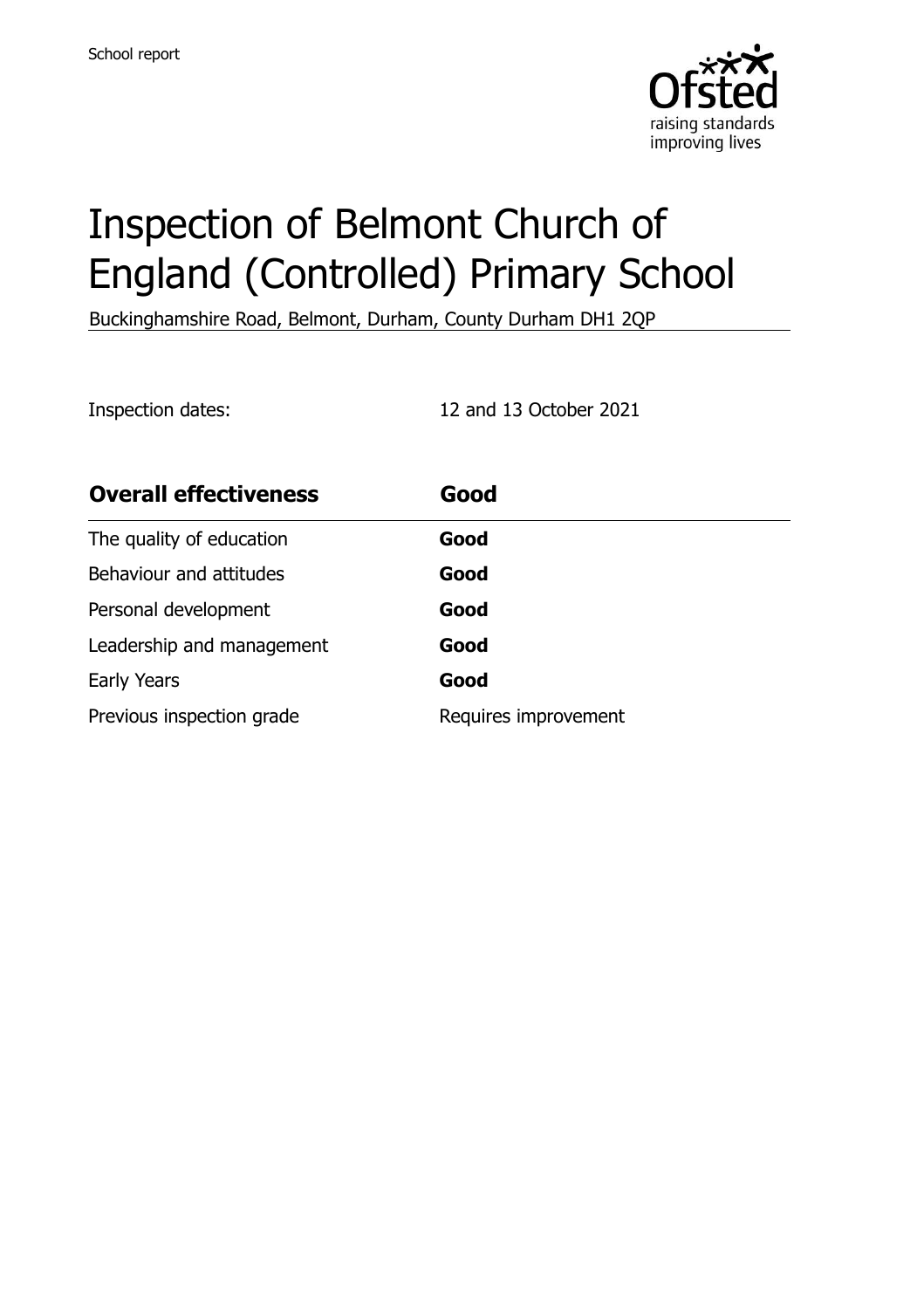

## **What is it like to attend this school?**

Pupils love their school. They say they feel very safe. This is because the school helps them to be safe. Pupils learn about online safety, stranger danger, the Green Cross Code and cycling safely. They speak meaningfully about the school's values and promises. They know the current promise is to be kind to everyone.

Pupils appreciate the eye-catching displays around school. They love the class reading areas and the interesting books they like reading. Pupils explain about classroom 'arks' – a quiet space to use when upset or angry. Mental health and managing emotions are important for pupils. They use their painted 'positivity stones' to de-stress. Writing down worries helps them go away. Worries go into a box or the zipped mouth of the 'worry monster'. Year 6 are proud of the 'We are the future' display. Future career aspirations range from being a soldier to an architect, a footballer to a teacher for homeless people.

Teachers expect great things from pupils. They are rarely disappointed. Behaviour in school and at breaktime is good. Pupils eat lunch in a sociable and calm way. Adults deal with any occasional poor behaviour swiftly and fairly.

#### **What does the school do well and what does it need to do better?**

Ensuring younger pupils quickly learn to read fluently and accurately is a high priority for leaders. A new approach to teaching phonics systematically and consistently is having results. Children in reception can decode and read simple words. They love trying to spot new sounds mixed in with sounds they already know. Pupils in Year 1 and 2 learn a new sound each day. They cement their learning by playing fun games such as 'sounds bingo'. Many pupils are already becoming confident readers. They use their knowledge of sounds and can read many words by sight. A few younger pupils do not yet have books they can easily read to practice their skills. This holds them back from believing in themselves as good readers. Attractive reading areas are well stocked in every classroom. Pupils say they love the choice of reading material they have. Pupils can choose from fiction or non-fiction books, comics and magazines to curl up with and enjoy.

Mathematics is a strength of the school. Leadership in mathematics is very strong. There has been a focus on strengthening pupils' knowledge and fluency in calculation and number skills. The curriculum is well planned and sequenced. Teachers know what to teach and when. Key learning is identified. Pupils are able to remember what they have learned and use it to grasp new learning. They can apply their skills in different mathematical contexts. The leader provides guidance, resources and support for all staff. This assists them in becoming stronger mathematics teachers. Some other subjects, such as history, are not as well planned and sequenced. Leaders have not agreed on what pupils need to know and be able to do to be ready to start learning in secondary school. In some subjects, planning only starts for pupils in Year 1. It is unclear what children need to know and be able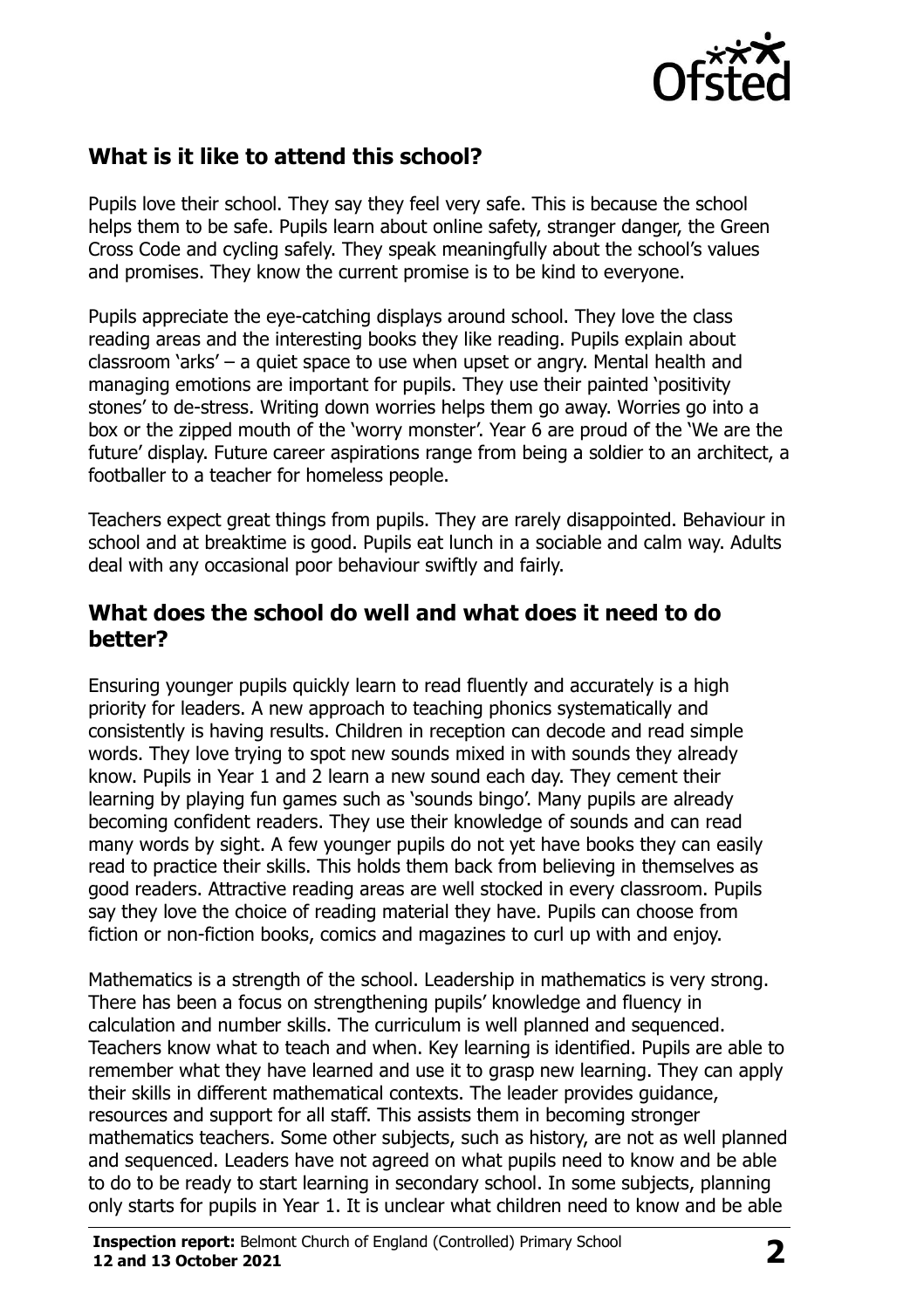

to do by the end of Reception. Leaders have begun to tackle this issue and are taking positive steps to address these weaknesses.

The school is a happy place to be. Staff are uniformly positive about the school and how much it has improved. They know leaders care about their well-being and take steps to ensure staff have an acceptable workload. Pupils' all-round development is a high priority. Pupils respond positively to the high expectations of good behaviour from staff. This helps with their learning. Pupils understand the consequences of their actions. They are given the chance to learn about the rule of law, democracy and human rights. They are taught about their local cultural heritage. Durham cathedral, Durham Miners' Gala and the history of mining are part of the curriculum. Before the pandemic, they enjoyed attending different clubs such as drama, PE or street dance.

In early years, there are many opportunities for children to work independently and cooperatively. Concentration levels are good. Relationships are strong. Children listen carefully to adults. They knew how to follow instructions when peeling and slicing vegetables to make soup. Children are polite, sociable and friendly.

Teachers use assessment to effectively plan pupils' next steps. No pupil misses out on any part of learning. This includes pupils with special educational needs and/or disabilities (SEND). Work is adapted so that tasks are manageable. Teachers have high aspirations but realistic expectations for pupils with SEND. As a result, they achieve well.

## **Safeguarding**

The arrangements for safeguarding are effective.

Pupils' well-being and safety are of paramount importance to leaders. Online systems to record every concern, incident or issue are extensive. The safeguarding governor assigned to checking systems and procedures is diligent and meticulous. Procedures and systems are watertight. All adults in school, both classroom and non-classroom based are aware of how to report concerns. They all receive the necessary training. The school site is safe and secure. Leaders continue to ensure that school is as safe as possible during the ongoing pandemic. Measures remain in place to protect pupils as infection rates of COVID-19 fluctuate.

## **What does the school need to do to improve?**

#### **(Information for the school and appropriate authority)**

■ For some subjects curriculum planning starts for pupils at the beginning of Year 1. It is unclear what children need to know and be able to do by the end of the early years to begin their learning in key stage 1. Leaders must ensure that curriculum planning for each subject in the curriculum starts in the early years so that children are ready to make a flying start to their learning in Year 1.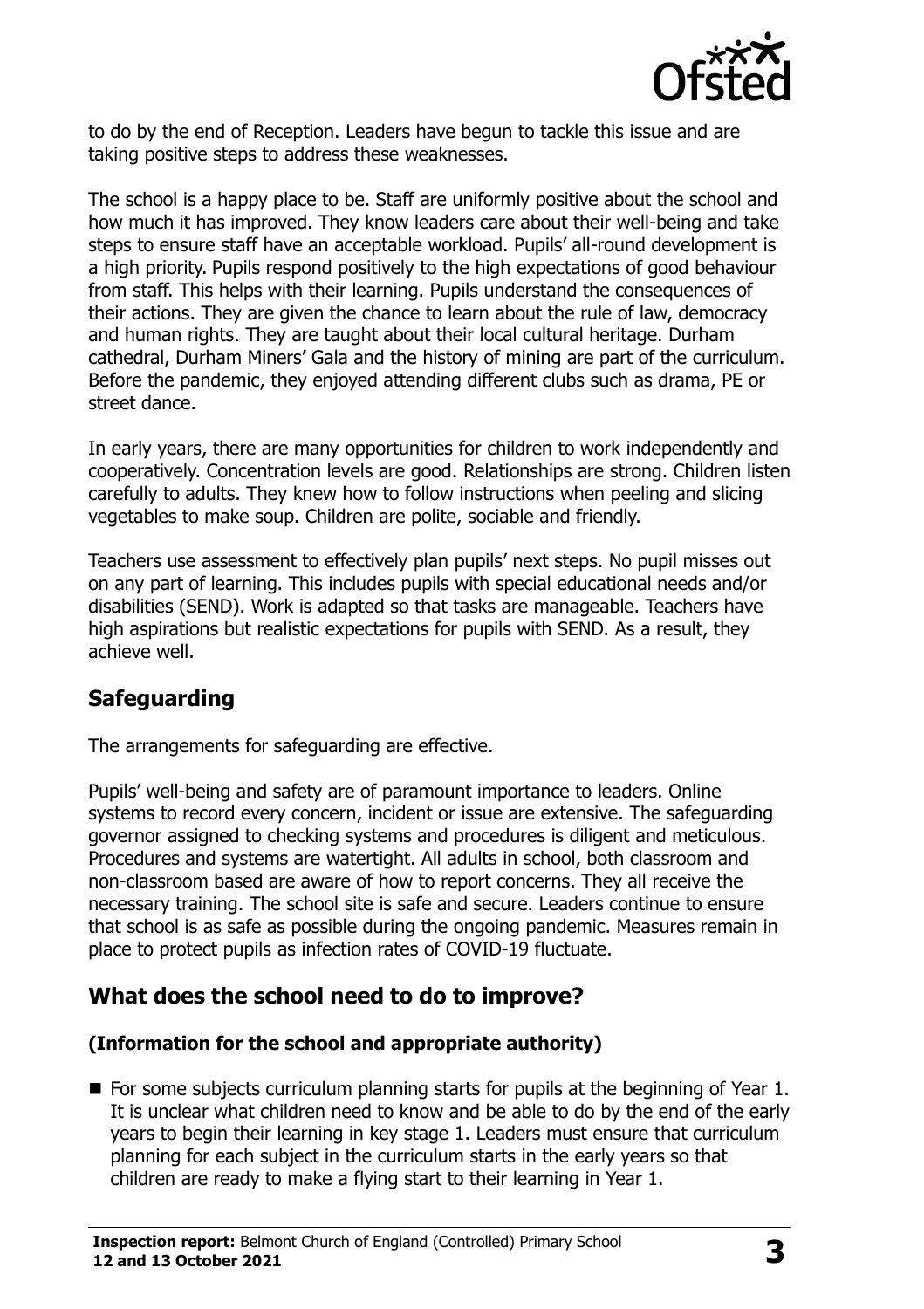

- Some subjects in the curriculum are not yet well planned and sequenced. The essential knowledge and skills pupils need is not clearly defined. This prevents pupils linking new learning to prior learning. Further work must be completed to ensure that the curriculum in all subjects is of an equally high standard as that seen in mathematics and English. It is clear from the actions leaders have already taken to plan next year's curriculum and train staff that they are well underway with this work. For this reason, the transition arrangement has been applied.
- Some pupils who are learning to read are given books that are too difficult. This means that they lose confidence and belief that they are good readers. Leaders must make sure all pupils are given books to practise their reading that encourage them to be fluent readers and proud of how well they read.

#### **How can I feed back my views?**

You can use [Ofsted Parent View](http://parentview.ofsted.gov.uk/) to give Ofsted your opinion on your child's school, or to find out what other parents and carers think. We use information from Ofsted Parent View when deciding which schools to inspect, when to inspect them and as part of their inspection.

The Department for Education has further quidance on how to complain about a school.

If you are the school and you are not happy with the inspection or the report, you can [complain to Ofsted.](http://www.gov.uk/complain-ofsted-report)

## **Further information**

You can search for [published performance information](http://www.compare-school-performance.service.gov.uk/) about the school.

In the report, '[disadvantaged pupils](http://www.gov.uk/guidance/pupil-premium-information-for-schools-and-alternative-provision-settings)' refers to those pupils who attract government pupil premium funding: pupils claiming free school meals at any point in the last six years and pupils in care or who left care through adoption or another formal route.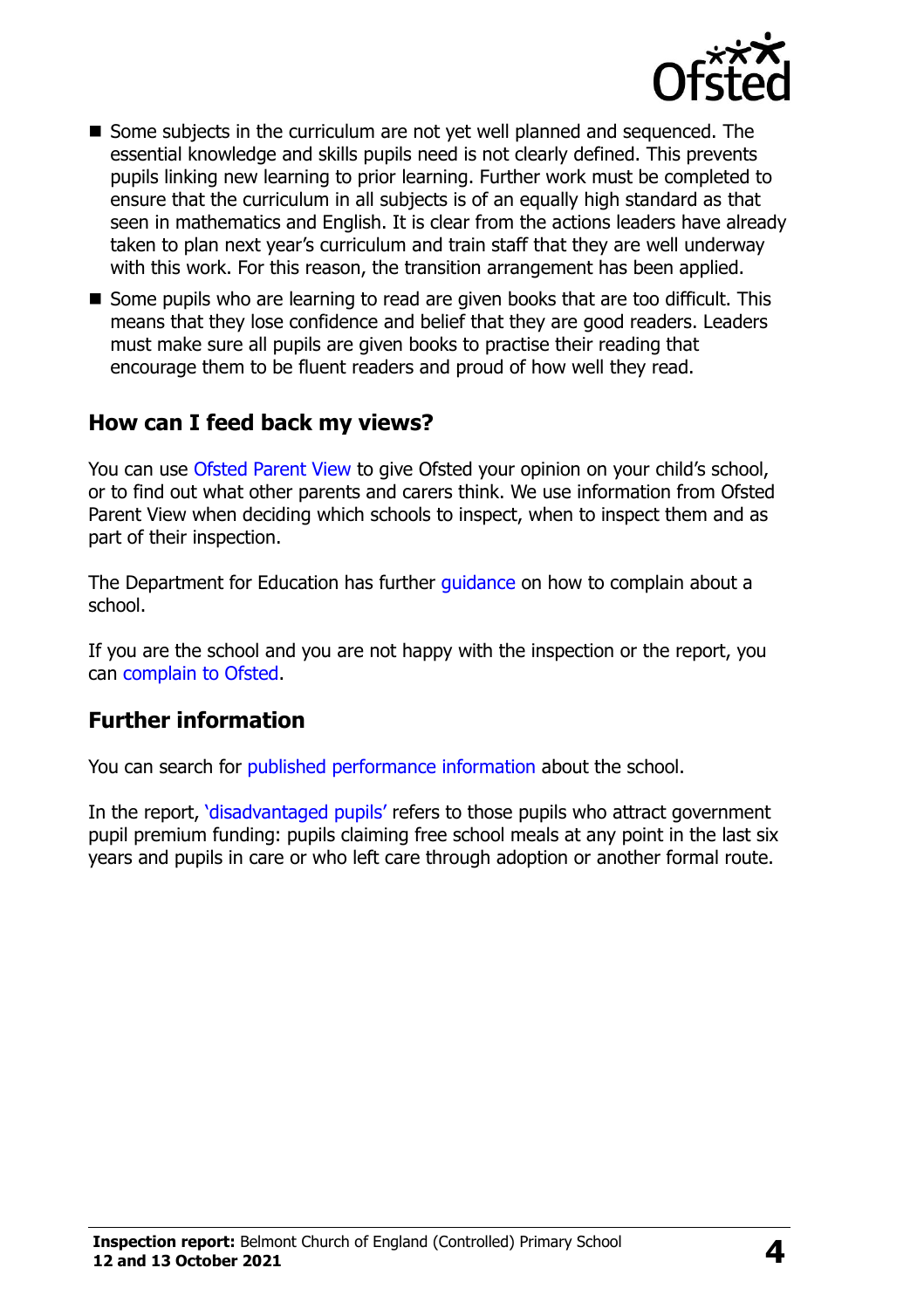

# **School details**

| Unique reference number             | 114227                                                                |
|-------------------------------------|-----------------------------------------------------------------------|
| <b>Local authority</b>              | Durham                                                                |
| <b>Inspection number</b>            | 10200656                                                              |
| <b>Type of school</b>               | Primary                                                               |
| <b>School category</b>              | Voluntary aided                                                       |
| Age range of pupils                 | 3 to 11                                                               |
| <b>Gender of pupils</b>             | Mixed                                                                 |
| Number of pupils on the school roll | 277                                                                   |
| <b>Appropriate authority</b>        | The governing body                                                    |
| <b>Chair of governing body</b>      | Keith Mallard                                                         |
| <b>Headteacher</b>                  | Kirsty Harrison-Brown                                                 |
| Website                             | www.belmontceprimary.co.uk                                            |
| Dates of previous inspection        | 12 and 13 December 2017, under section<br>5 of the Education Act 2005 |

## **Information about this school**

■ The deputy headteacher has taken up post since the previous inspection.

## **Information about this inspection**

The inspectors carried out this inspection under section 5 of the Education Act 2005.

This was the first routine inspection the school received since the COVID-19 pandemic began. The inspectors discussed the impact of the pandemic with school leaders, and have taken that into account in their evaluation of the school.

- Meetings were held with senior leaders from the school, four members of the local governing body, the diocesan representative and the school's development partner.
- Deep dives were carried out in these subjects: reading, mathematics, physical education and history. For each deep dive, inspectors met with subject leaders, looked at curriculum plans, visited a sample of lessons, spoke to teachers and teaching assistants, spoke to some pupils about their learning and looked at samples of pupils' work. The inspectors also listened to some pupils read.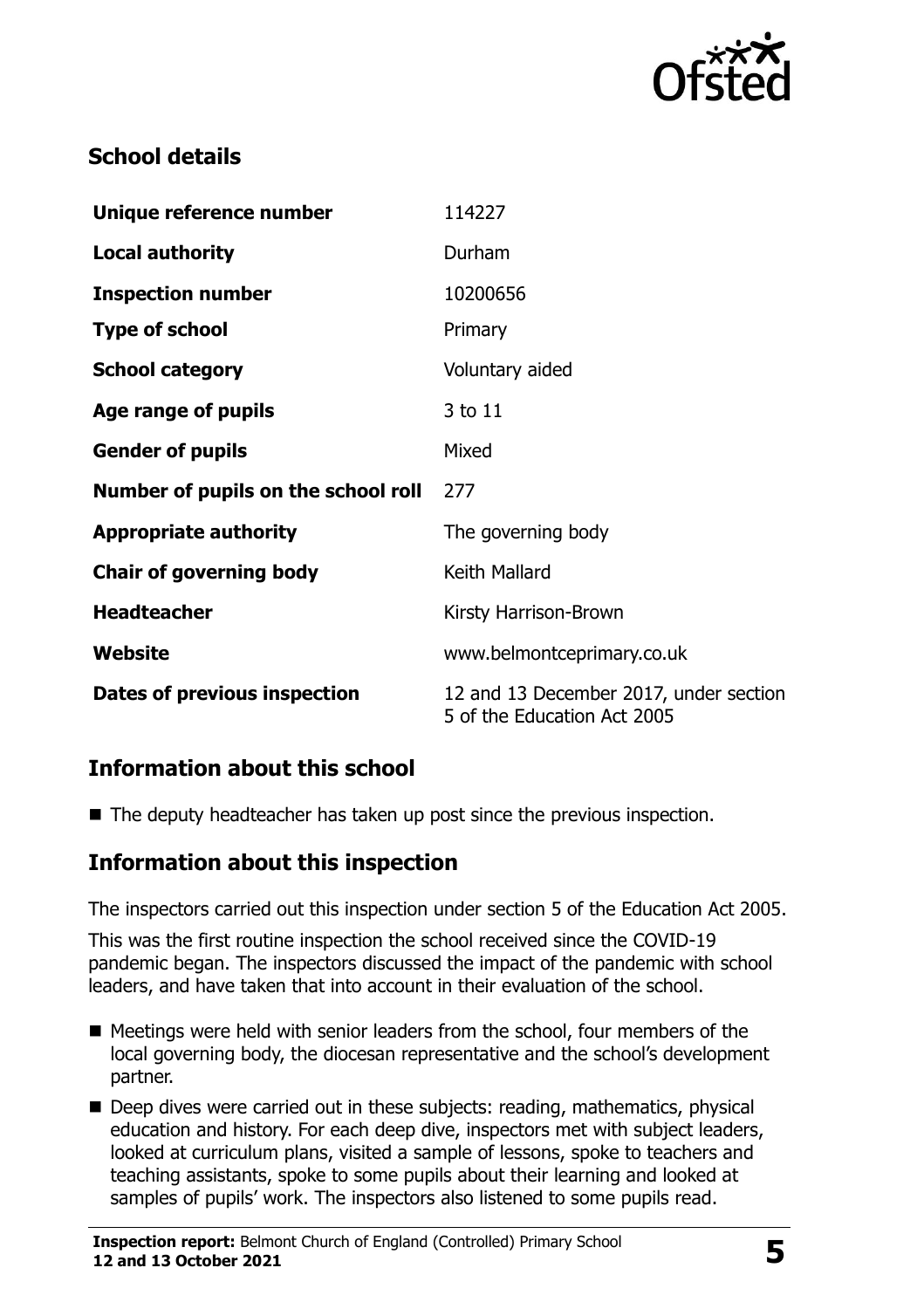

- The inspectors observed pupils' behaviour during lesson visits and at breaktime and lunchtime. They spoke to pupils about their views on behaviour and a group of pupils gave an inspector a guided tour of the school.
- Safeguarding records, including the single central record, were reviewed. The inspectors talked to pupils and staff about their views of safeguarding.
- The views of 42 parents who responded to Ofsted's questionnaire, Parent View, were considered.
- The inspectors met with staff to discuss their well-being and workload. Inspectors considered the 19 responses from Ofsted's survey for staff.

#### **Inspection team**

| Phil Scott, lead inspector | Ofsted Inspector        |
|----------------------------|-------------------------|
| Jen Cave                   | Ofsted Inspector        |
| Alison Stephenson          | Her Majesty's Inspector |